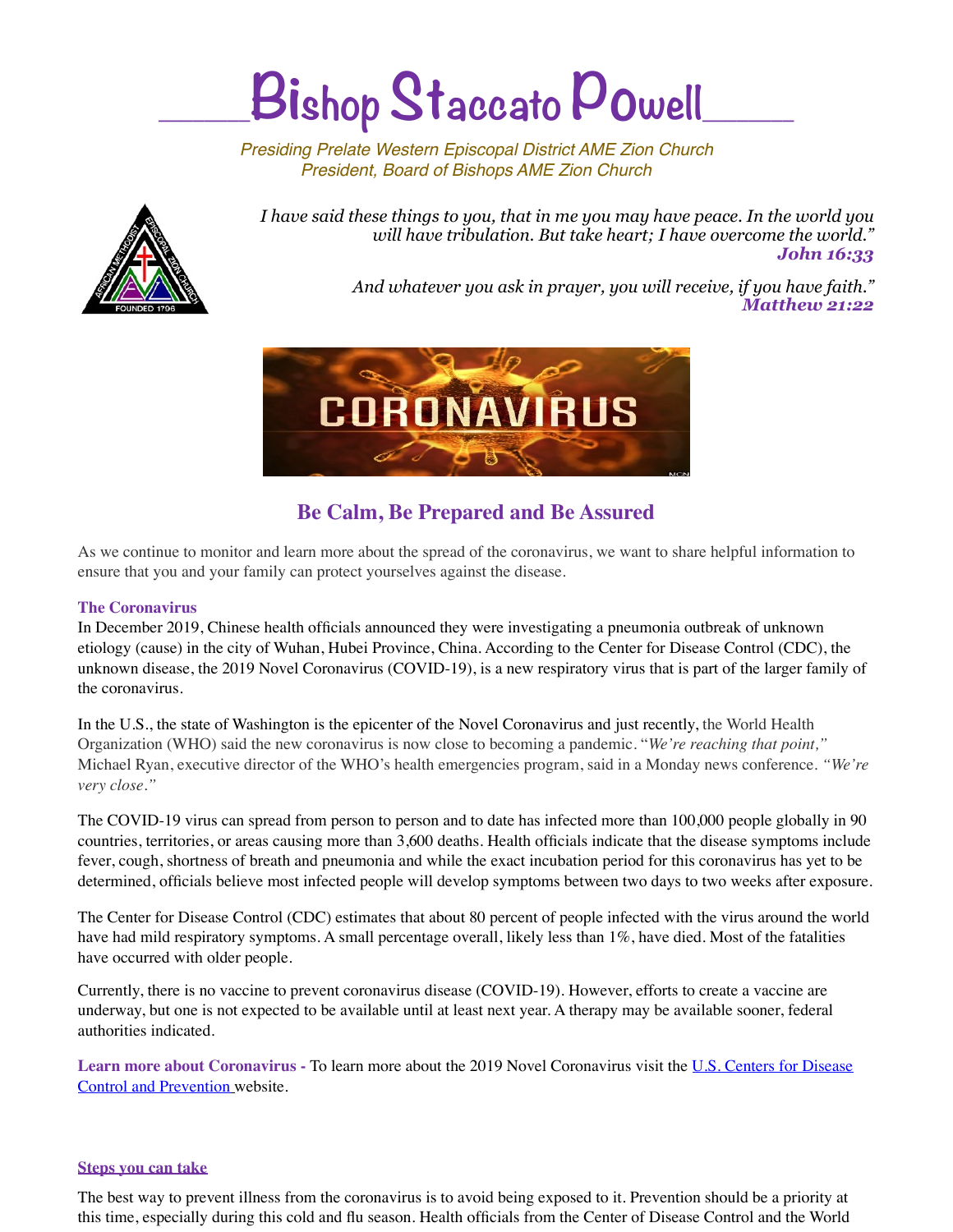Health Organization along with local and state public health officials offer steps to be taken to help prevent the spread of the virus.

## • **Keep calm and measured**

It's important to remain calm during a crisis and to have a realistic perspective. While the virus is a real threat, panicking can only serve to fuel unhelpful thoughts and feelings. Mental health experts emphasized its normal, and potentially even helpful, to feel anxious at this time.

"Anxiety, when it's at the right level, encourages us to take positive action," said Dr. Kelli Harding, an assistant professor of clinical psychiatry at Columbia University Medical Center in New York. There are a number of different things you can do to stay calm during this fraught period.

- *Take a media beak*. When you feel overwhelmed and anxious, take a media break. Limit the amount of time you spend reading about the virus. Don't immerse yourself in news about the coronavirus 24/7. Try and limit time on media outlets. It is important to remain informed, but try and achieve a healthy balance by sticking to factual data from reliable sources, e.g. [World Health Organization \(WHO\),](https://www.who.int/health-topics/coronavirus) [Centers for Disease Control and](https://www.cdc.gov/coronavirus/2019-ncov/index.html)  [Prevention, \(CDC\),](https://www.cdc.gov/coronavirus/2019-ncov/index.html) as well as state health agencies, etc., rather than some of the emotionally driven websites and news channels.
- *Don't jump to conclusions or be fatalistic*; *work with facts!* Look at the information available. Avoid scaremongering language like 'plague', 'pandemic', 'death toll' etc. that only serve to feed anxiety. It is a fact that some have sadly died as a result of the coronavirus, however the present reality is that it is exceptionally rare.
- **Reduce your feelings of helplessness.** Focus on what you can do rather than what you cannot to keep safe. This is your responsibility - this is what you can control! Minimize the risk of infection within your own environment. Be mindful of good sanitation and avoid international travel if advised to do so. Taking charge of your physical and psychological environment will enable you to keep perspective while still acknowledging the serious concerns about the coronavirus in a healthier non catastrophic way.

*Be prayerful and reflective* during the coronavirus crisis and first seek the peace of Christ to reign in your hearts (Hebrews 3:15). Christ has already given us his peace, but his peace is not to remove us from disaster and death, but rather to have peace in the midst of disaster and death, because Christ has already overcome these things (John 14:27, 16:33).

During this difficult time, let each of us promise to help and support each other. To care for everyone in our community so that we each become blessed by caring for the sick, the lonely, the homeless and all who are in need.

## ▪ **Be Prepared**

Being [adequately prepared](https://www.cdc.gov/coronavirus/2019-ncov/index.html) will provide peace of mind. [Ready.gov,](https://www.ready.gov/pandemic) the government's website, has concrete tips, like storing a two-week supply of water and food.

- Gradually stock up extra supplies of important items, such as: soap, hand sanitizer, tissues, over-thecounter medications and prescription medications.
- Gradually stock up on non-perishable foods.
- Create a back-up plan for work, school and childcare in the event of closures.
- Talk to your workplace about getting ready. Plan to telework, if possible
- Create a space in your home to care for sick family members.

## **Below are prevention tips from the CDC and other health officials:**

- Avoid close contact with people who are sick.
- Avoid touching your eyes, nose, and mouth.
- Stay home when you are sick.<br>• If you think you're sick notify
- If you think you're sick, notify your health care provider by phone. It's important to call ahead so that you can be safely evaluated to prevent exposing others.
- Cover your cough or sneeze with a tissue, then throw the tissue in the trash.
- Have pain and cold medications on hands
- Be sure to have a supply of your prescribed medications on hand for several weeks should you have to selfisolate or shelter in place.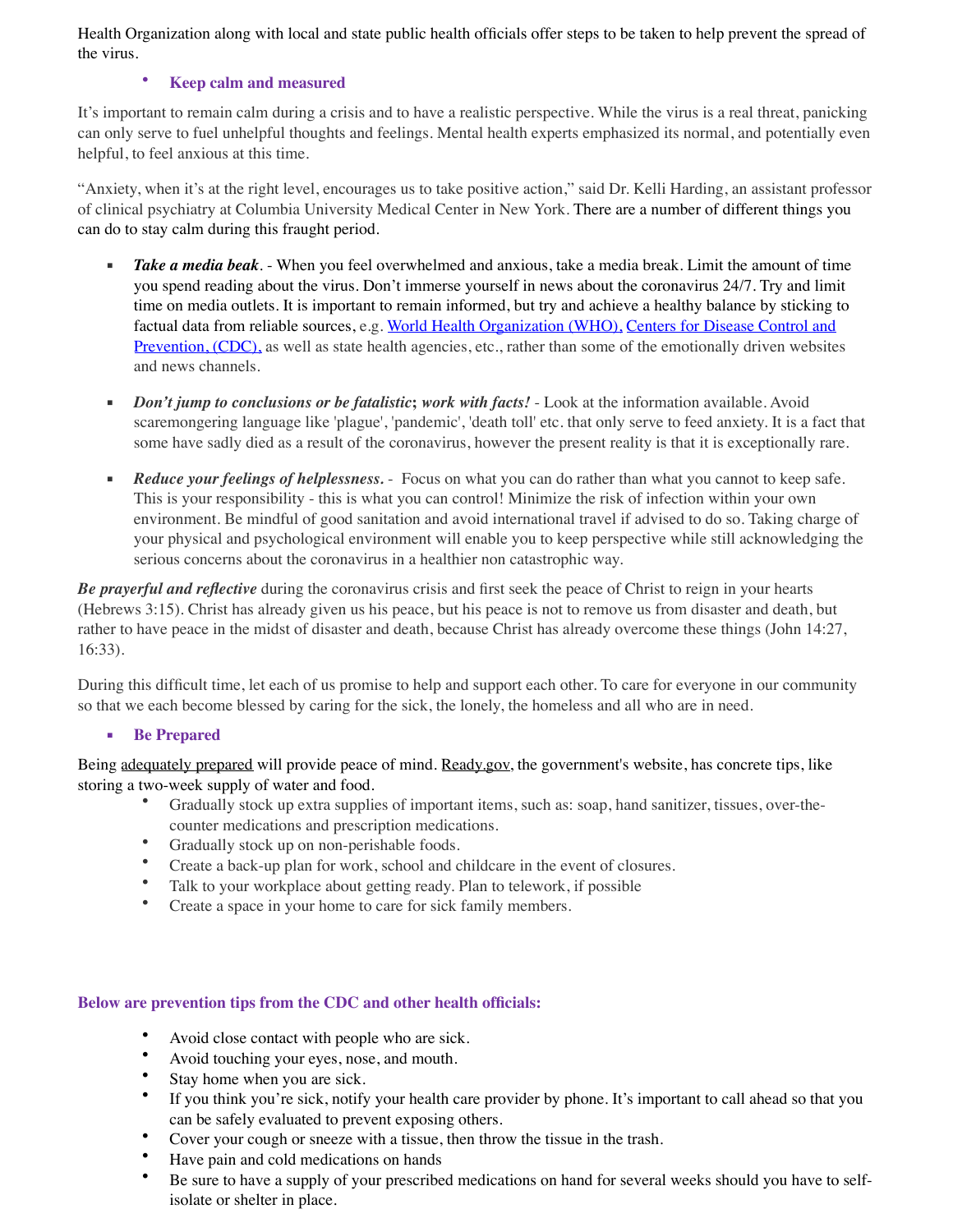- Clean and disinfect frequently touched objects and surfaces (especially bedside tables, surfaces in the bathroom, and toys for children) using a regular household cleaning spray or wipe.
- Place lidded trash cans conveniently in your home for used wipes, tissues, etc.
- Have a rubber mat for shoes to be removed upon when entering your home. Spray a disinfectant on shoes and mat upon entering.
- Curtail or avoid all together large crowds (movie theatres, concerts, shopping malls, etc.,), especially if you are over 60 years old and if you have underlying health issues, which make you more susceptible to the disease.
- Avoid shaking hands, touching, hugging, and kissing people in public; practice the fist or elbow bump.
- Curtail your normal social engagement to minimize public contact.<br>• Wash your hands often with soan and water for at least 20 seconds
- Wash your hands often with soap and water for at least 20 seconds, especially before eating, after blowing your nose, coughing, or sneezing, and certainly if your commute, which includes public transit.
- If soap and water are not readily available, use an alcohol-based hand sanitizer with at least 60% alcohol. Always wash hands with soap and water if your hands are visibly dirty.
- Face masks should be used by people who show symptoms of COVID-19 to help prevent the spread of the disease to others. The purpose of a face mask is to prevent droplets from sneezing and coughing from becoming airborne. *The use of facemasks is also crucial for health workers and people who are taking care of someone in close settings (at home or in a health care facility)*. CDC does not recommend that people who are well wear a facemask to protect themselves from respiratory diseases, including COVID-19.
- Stay hydrated. Drink lots of water, and avoid or limit drinks that will dehydrate you such as coffee, soft drinks and alcohol. Eating foods with high amounts of water, like fruits and vegetables, also helps.
- Boost your immune system, naturally. There are plenty of foods that can help your immune system. Make sure to consult your doctor
- Get plenty of sleep. Whether you're a workaholic or a party animal (or both), be sure to get enough sleep or your immune system will be weakened.
- Pray for peace, wisdom, protection and guidance

#### **Be Assured**

When disaster or crisis strikes, as Christians we must stand firm on our faith knowing as Paul firmly believed, "who shall separate us from the love of Christ? Shall tribulation, or distress, or persecution, or famine, or nakedness, or danger or sword? . . . In all these things we are more than conquerors through him who loves us. For I am sure that neither death nor life, nor angels nor rulers, nor things present nor things to come, nor powers, nor height nor depth, nor anything else in all creation, will be able to separate us from the love of God in Christ Jesus our Lord" (Roman. 8:35-39).

We encourage all Christians to pray fervently that our Lord may comfort and heal those already affected by this virus, and grant strength and wisdom to those working to combat and control the virus. Please be reminded that plans and preparation to combat the spread of the virus should not inadvertently serve to isolate or stigmatize members of our communities. In fact, our common work should be an opportunity to come together, being united in purpose, and care for those who in need of our Great Physician of souls and bodies.

Take comfort in the following scriptures to help fortify your faith:

- **"**The Lord is my light and my salvation—whom shall I fear? The Lord is the stronghold of my life—of whom shall I be afraid?" Psalm 27:1
- "Cast your cares on the Lord and he will sustain you; he will never let the righteous fall." Psalm 55:22
- "Be strong and courageous. Do not be afraid or terrified because of them, for the Lord your God goes with you; he will never leave you nor forsake you." Deuteronomy 31:6

Finally, a measured approach driven by preparedness and not panic will help us to be ready for whatever comes our way. Let's be informed to mitigate risks, and primed to respond as we seek to demonstrate the love of Christ to those who may be impacted.

Stay informed as information becomes available. Visit the Centers for Disease Control and Prevention at https:// www.cdc.gov/coronavirus/2019-ncov/index.html.